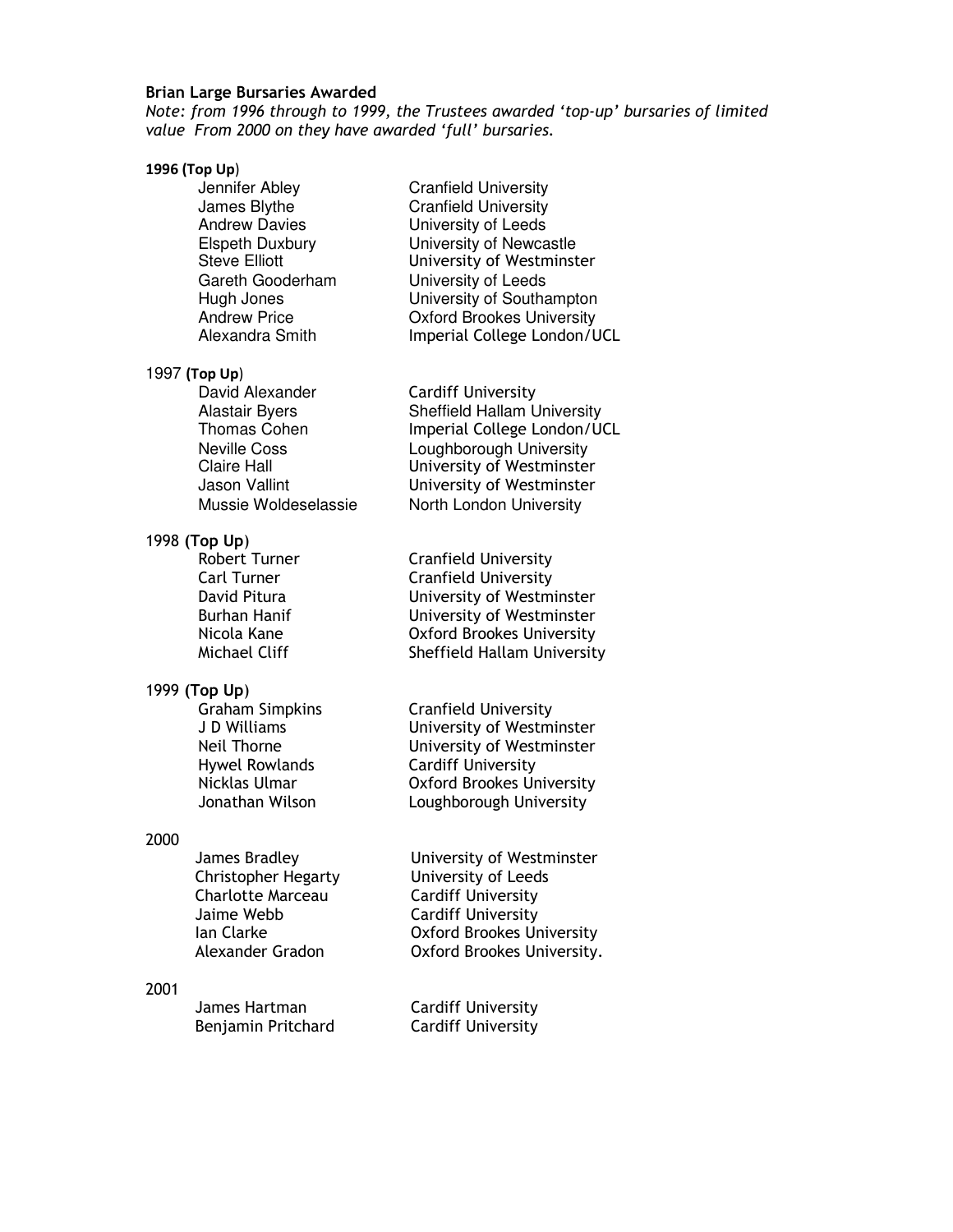| 2002 |                                                                            |                                                                                                                          |
|------|----------------------------------------------------------------------------|--------------------------------------------------------------------------------------------------------------------------|
|      | <b>Ben Matthews</b><br><b>Brendan Quinn</b><br>Paul Smith<br>Alex Vogt     | <b>Cardiff University</b><br><b>Oxford Brookes University</b><br><b>Cardiff University</b><br>University of Salford      |
| 2003 |                                                                            |                                                                                                                          |
|      | David Holley<br>Simon Jones<br>Benjamin Staite<br><b>Alison Thomas</b>     | University of West of England<br>University of West of England<br><b>Cardiff University</b><br><b>Cardiff University</b> |
| 2004 |                                                                            |                                                                                                                          |
|      | Peter Knightbridge<br><b>Steven Revill</b><br>Peter Tod                    | University of West of England<br>University of Leeds<br>University of Leeds                                              |
| 2005 |                                                                            |                                                                                                                          |
|      | James Jackson<br>Philip Weatherhead                                        | University of Leeds<br><b>Cardiff University</b>                                                                         |
| 2006 |                                                                            |                                                                                                                          |
|      | Adam Buckland<br><b>Chris Caterall</b><br><b>Matthew Evis</b>              | <b>Cardiff University</b><br>University of West of England<br>University of Southampton                                  |
|      |                                                                            |                                                                                                                          |
| 2007 | Geoffrey Andrews<br>Ifeoma Madu                                            | University of West of England<br><b>Cardiff University</b>                                                               |
| 2008 |                                                                            |                                                                                                                          |
|      | Martin Meacham<br>Miiles De Souza<br>Dwayne Wells                          | <b>Cardiff University</b><br>University of West of England<br>Sheffield Hallam University                                |
| 2009 |                                                                            |                                                                                                                          |
|      | John Adkins<br>Natalie Barnes<br>Martin Boekwit<br>Ferenc Kenessey-Donath, | University of the West of England<br>University of Leeds<br>University of Leeds<br>University of Newcastle               |
| 2010 |                                                                            |                                                                                                                          |
|      | Adam Bell<br>Jonathan Cassell<br>Kieron Gooch<br>Alison Simpson            | Imperial College London/UCL<br>University of Southampton<br><b>Newcastle University</b><br><b>Cardiff University</b>     |
| 2011 |                                                                            |                                                                                                                          |
|      | Matthew Allsop<br>Stephen Luckhurst<br>Daniel Newbould<br>Katherine Quinn  | University of Newcastle<br>Imperial College London/UCL<br>University of Leeds<br><b>UWE</b>                              |